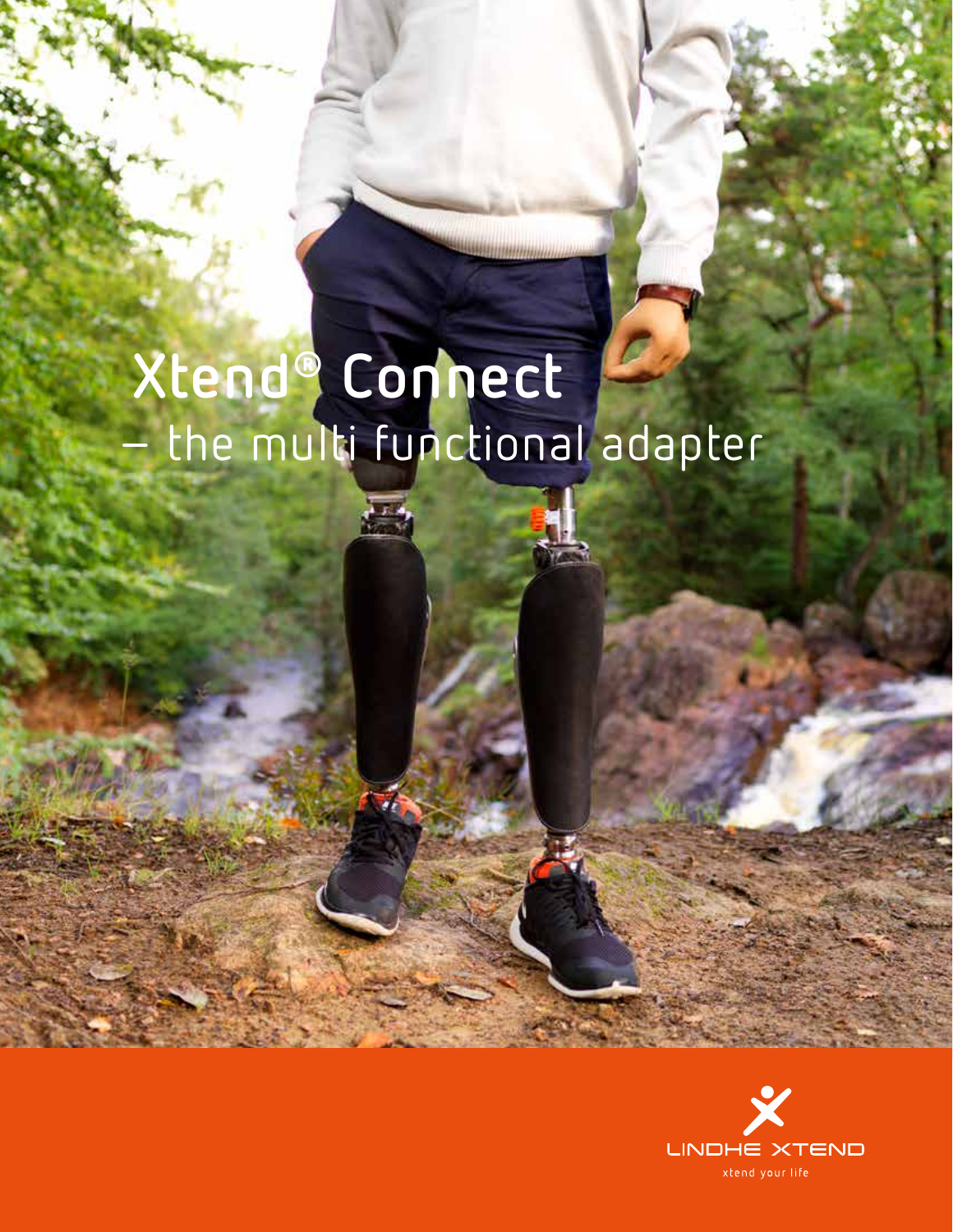



# Why Xtend® Connect? User reasons





Xtend Connect is a new solution to many of the problems you as a prosthesis user are faced with. By using Xtend Connect, you can fit different prosthesis components together in a unique, customized way, depending on your life circumstances and activities.

# When you take control of your prostheses



**Is everyday life a constant struggle with constant changes of prosthetic legs for different activities?** With Xtend Connect, you can change quickly from an activity foot to an everyday foot and keep the same socket, so you don't need to carry complete sets around. Change quickly between high heels and everyday foot – without disturbing the important alignment, of course.

- Quick and easy changes of complete prosthetics for various activities
- Get dressed/undressed in a minute
- Handy for travelling – no need to pack several complete prosthetic legs
- Quick and easy change with only one hand possible
- Safe usage with safety button as well as locking wheel
- Change a complete foot instead of shoes – much simpler and quicker
- All integrated no parts to loose

**Hard to find a good socket, and the copy is never as good?** Once you have the right socket, you can use the same one for several different activities, by quickly and easily changing the other components.

**Hard to take off outdoor shoes?** With Xtend Connect you just quickly disconnect the foot with the outdoor shoe and



### **GUARANTEED IN WATER**

All parts of Xtend Connect are water proof and guaranteed for usage in both salt-, pool- and freshwater.

change to your indoor foot – which then, of course, has the correct alignment for indoor use. Easier and quicker than taking outdoor shoes on and off stiff prosthetic feet.

**Hard to put on tight pants?** With Xtend Connect you just quickly disconnect the foot and pull the pants on. With a quick movement of one hand, the foot is back in place and the tight pants fit perfectly.

**Hard to find enough room for everything in your suitcase?** By using Xtend Connect, you don't need to pack complete prosthetic legs. Just take your bathing foot or an extra foot for excursions, and you are all set to travel lighter.



• Fits all types of users, both uniand bilaterial, above and below knee, and to most prosthetic systems used today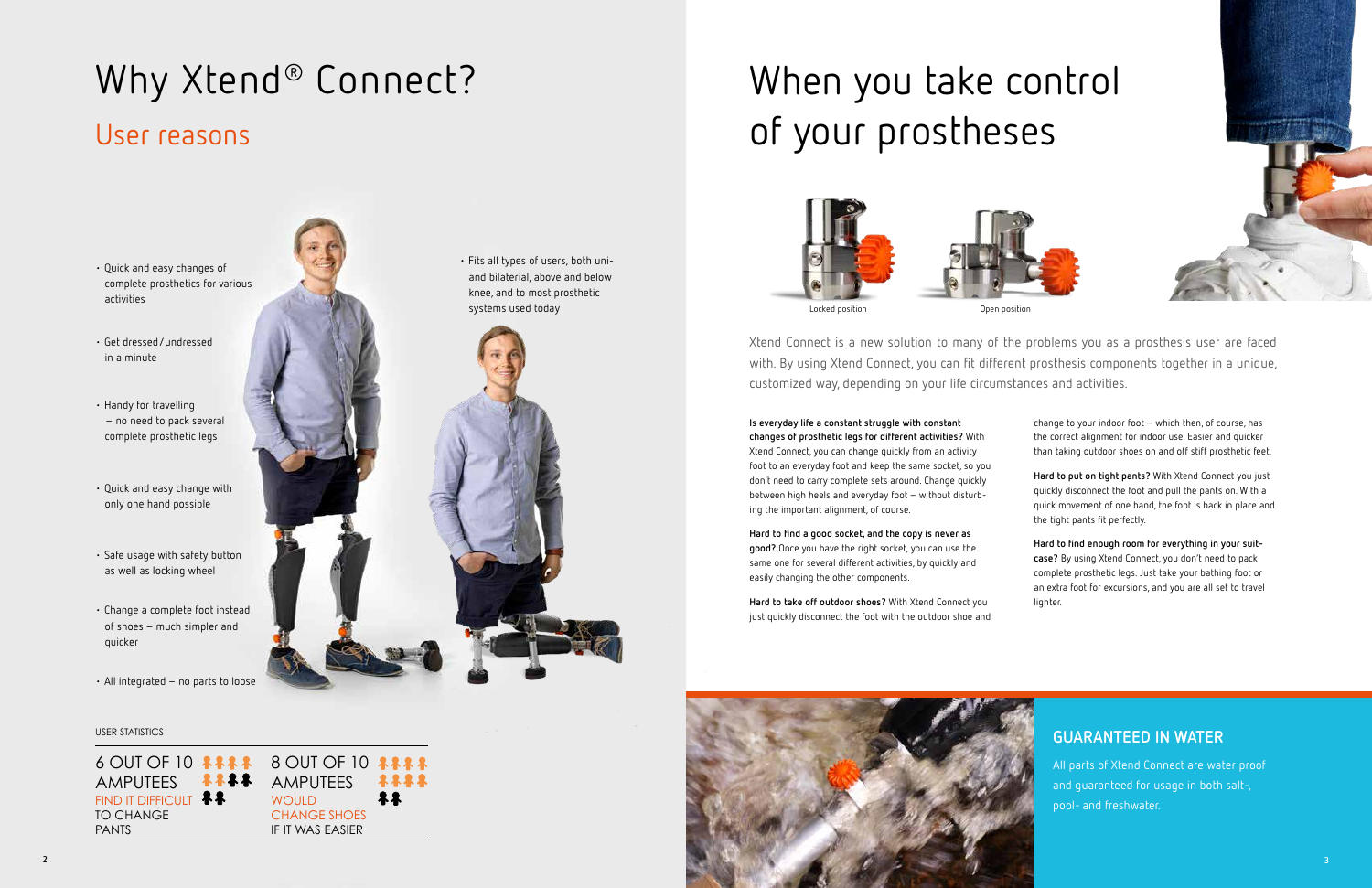# **CHANGING PANTS:**

The closer to the prosthetic foot the connection is, the easier it is to pull on

tight pants.

However, Xtend Connect can be applied at whatever place you like.



# **CHANGING THE KNEE JOINT:**

Bear in mind that changing knee joints can be heavy work for the prosthetic user, and that both hands are often needed to perform the change.

Alignment is very important, and easiest to achieve if you use the female pyramid as a connecting component to the knee joint.

Don't be afraid to rotate Xtend Connect so that the quick fit unit faces downwards. This does not affect the functioning of the component, and can sometimes be easier for the patient to manage.

# **CHANGING FEET:**

Because different feet have different heights, remember to fit Xtend Connect as high as possible on the tube that connects to the prosthetic foot. By doing this, you can adjust for different prosthetic foot heights by truncating the connecting tube to the correct height. It is also easier for the prosthetic user to change the foot if there is a tube to hold onto.

Remember that you also need to order two lower components for the different feet.

- who want to switch between different prosthetic feet depending on the type of activity.
- **a** amputated above-knee who want to switch between different prosthetic knees depending on the activity.
- who want to switch between indoor and outdoor prosthetics.
- who find changing or taking off their shoes difficult and time-consuming.
- who wear tight pants and find it difficult to put them on over rigid prosthetic feet.
- who find it difficult to get in and out of cramped vehicles and need to remove parts of their prosthesis to sit comfortably during the journey.

# **TIPS FOR ADAPTING XTEND® CONNECT**

Xtend Connect has a large measure of built-in flexibility, and suits most configurations.





# Cutting cost but not function

### SAVINGS ABOVE KNEE

- who weigh over 330 lb.
- with a diagnosis of dementia, e.g. Alzheimer's.
- who lift heavy weights and weigh above 330 lb as the permitted max. weight incl. external load is 330 lb.
- who does high intensive sport activities and weigh over 220 lb.
- the product is not suitable for patients who do extreme sports.



SAVINGS BELOW KNEE





# Clinical reasons



- Lower cost of activity protheses
- Avoid double prescriptions of complete prosthetic legs
- Minimal extra "build height"
- Works for below knee, knee-disarticulation, above knee and hip-disarticulation as well as for uni/bilaterals

# Indications:

The product is suitable for patients:

# Contraindications:

The product is unsuitable for patients:

# Why Xtend® Connect?

If the patient requires two distinct prosthetic devices to accommodate specific activities, Xtend Connect provides a cost savings solution. Using Xtend Connect as a basis, and supplementing it with, for example, a sports foot is less expensive than a complete prosthetic leg.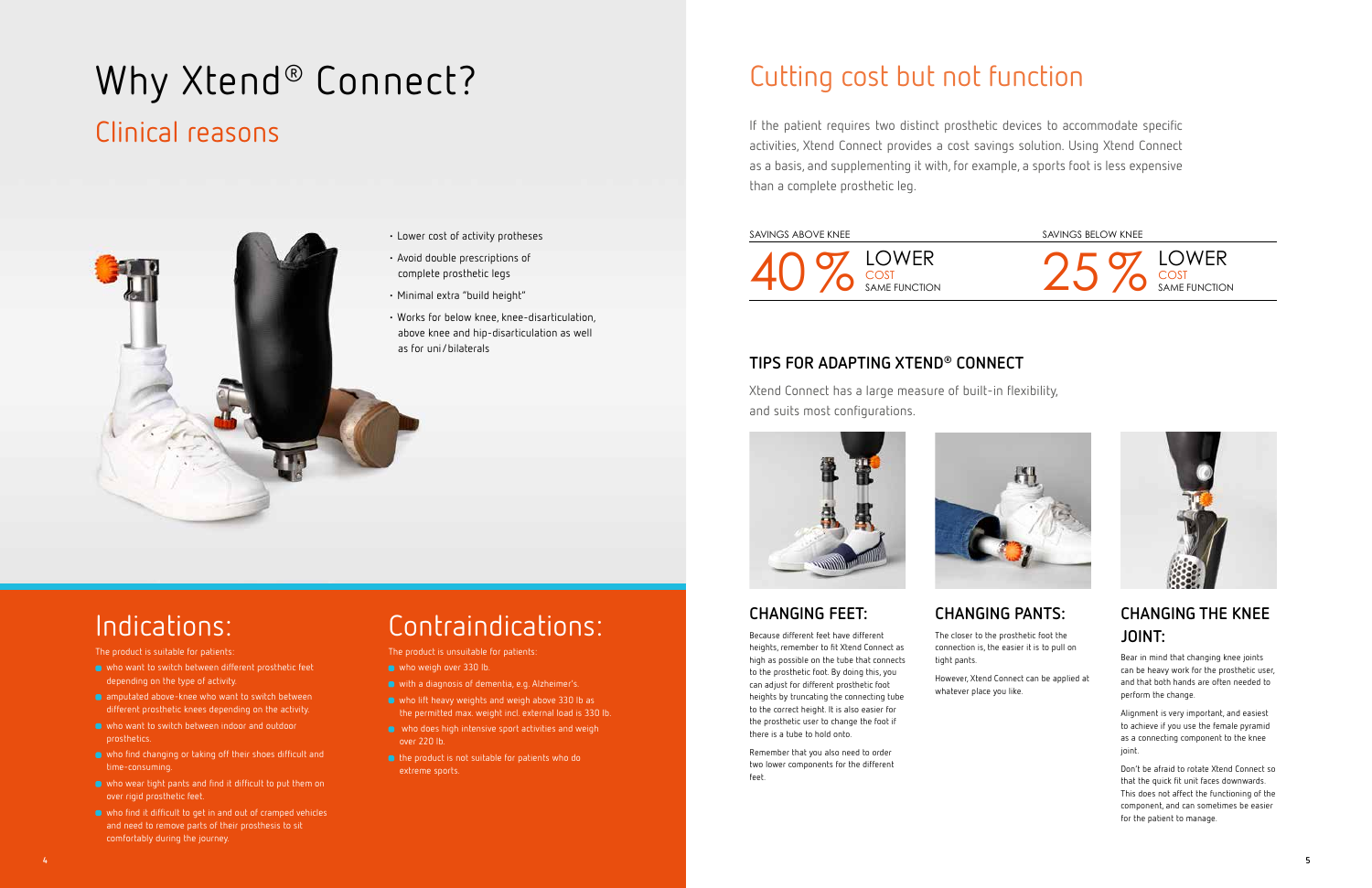

A basic Xtend Connect set consists of two main components, a quick fit unit and a base unit.

**QUICK FIT UNIT.** A quick fit unit that can be opened and closed with the aid of a locking wheel and a safety push-button.

**BASE UNIT.** A base unit that fits into the quick fit unit.

Each Xtend Connect component has various options for connection to other prosthesis components. There are several connections available, for optimal adaptation to connected components.

All connection solutions can also be freely combined, as in the diagram below. All components can be rotated in any direction.

### **XTEND® CONNECT AND ITS DIFFERENT COMPONENTS**

A) Locking wheel B) Safety push-button C) Base unit D) Quick fit unit Closed and locked position. Example shows combination Quick Fit unit with 4 holes and Base Male.





Open and unconnected position. Example shows combination Quick Fit unit 30 mm tube and Base Female.

Material: Stainless steel Max. weight: 330 lb Always check that the patient's weight is correct. The maximum weight must never be exceeded. For intensive sports users, the maximum weight is 220 lb. Recommended L-code: L 5617.

# Endless combinations

### **NOTE!**

Xtend Connect is available with orange or black locking wheel.

# with our multi functional adapter











| Item number | <b>Description</b>                                   |
|-------------|------------------------------------------------------|
| A100-BF-150 | Xtend® Connect base unit with female pyramid adapter |
| A100-BM-150 | Xtend® Connect base unit with male pyramid adapter   |

**Base units**

### **NOTE!**

Black locking wheel is standard. For orange locking wheel– put -O as a suffix to the article number.





**Scan the code** and use our online configurator to build your specific configuration!



|  | Item number  | <b>Description</b>                                                             |
|--|--------------|--------------------------------------------------------------------------------|
|  | A100-Q30-150 | Xtend® Connect quick fit unit with tube clamp 30 mm, black locking wheel       |
|  | A100-Q4-150  | Xtend® Connect quick fit unit with 4-hole adapter, black locking wheel         |
|  | A100-QF-150  | Xtend® Connect quick fit unit with female pyramid adapter, black locking wheel |
|  | A100-QP-150  | Xtend® Connect quick fit unit for prong adapter, black locking wheel           |

### **Quick fit units**